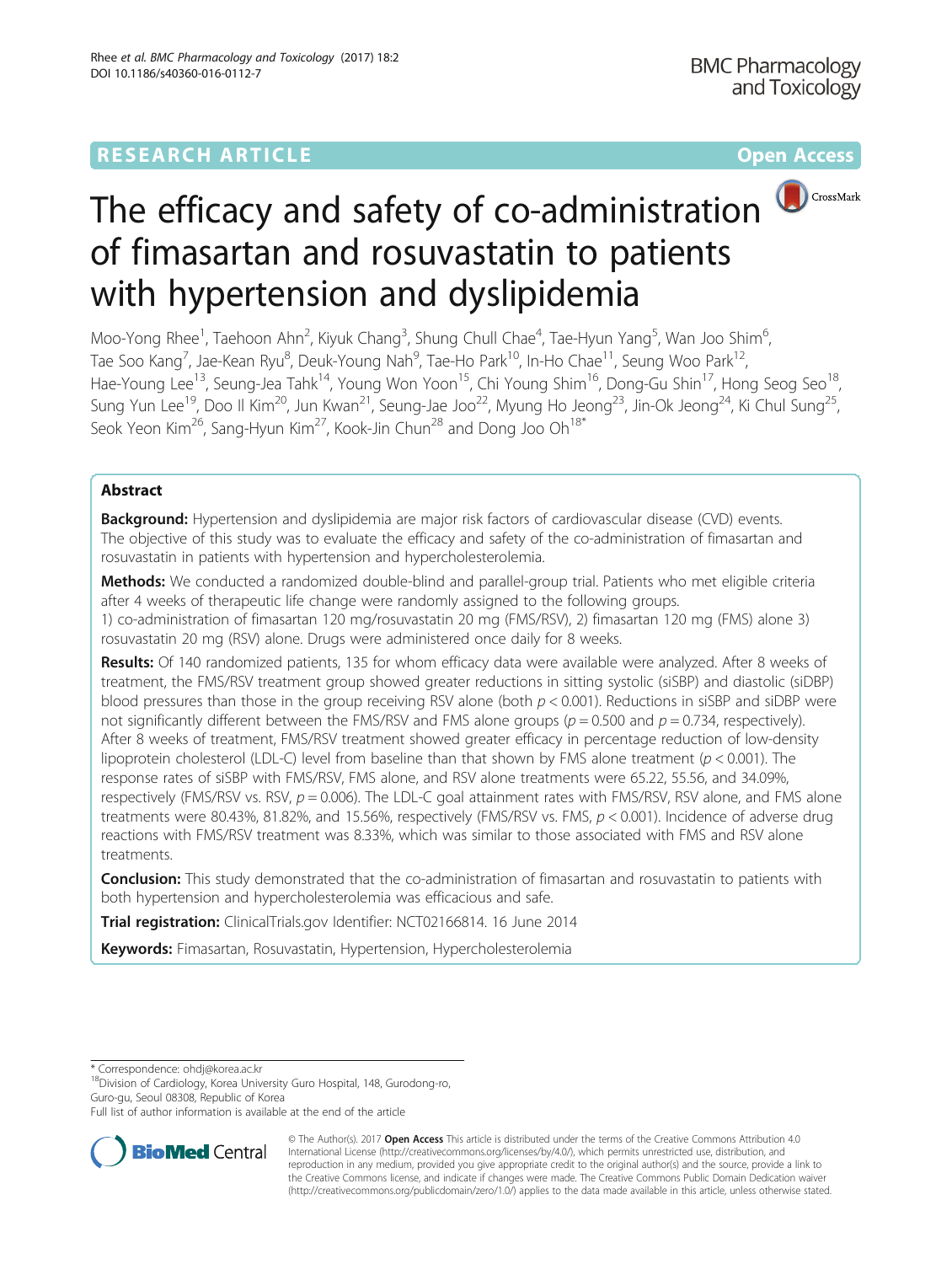# Background

Hypertension and hypercholesterolemia are major risk factors of cardiovascular disease (CVD) events. The coexistence of both risk factors is quite common. The prevalence of coexistence was estimated to be 30% in an epidemiologic study [[1\]](#page-9-0). The co-existence of hypertension and hypercholesterolemia can act additively or synergistically to elevate CVD risk [[2](#page-9-0), [3](#page-9-0)]. Because of the increased risk of CVD with comorbidities, guidelines have recommended simultaneous treatment of both risk factors [\[4, 5\]](#page-9-0). Indeed, long-term reduction of both serum total cholesterol (TC) and systolic blood pressure (SBP) by 10% could reduce major CVD events by 45% [\[6\]](#page-9-0).

The beneficial effects for the prevention of CVD events in most clinical trials have been obtained from controlled adherence to study drugs. Poor adherence to treatment is a problem in real practice, leading to increased cardiovascular disease events [\[7](#page-9-0), [8\]](#page-9-0). To improve adherence to drug treatment, regimen simplification by reducing the number of drugs and the frequency of dosing has been found to be effective. Single pill combination is one of the methods that can simplify regimens and enhance adherence to treatment [\[9](#page-9-0), [10](#page-9-0)].

The present study was a phase III trial to evaluate the efficacy and safety of the co-administration of fimasartan and rosuvastatin in patients with both hypertension and hypercholesterolemia.

# **Methods**

# Patients

Patients (age 20–75 years) with hypertension (blood pressure  $\geq$  140/90 mm Hg or currently on antihypertensive medication) and dyslipidemia (defined in accordance with the National Cholesterol Education Program Adult Panel III (NCEP-ATP III) [[11\]](#page-9-0) or currently on lipid modifying medications) were included. Exclusion criteria were a mean sitting SBP (siSBP)  $\geq$  180 mmHg at screening visit and/or sitting diastolic blood pressure (siDBP)  $\ge$ 110 mmHg; differences between arms ≥ 20 mmHg for siSBP or  $\geq$  10 mmHg for siDBP; secondary hypertension; secondary dyslipidemia (nephrotic syndrome, dysproteinemia, Cushing's syndrome, and obstructive hepatopathy); fasting triglyceride level at pre-randomization visit ≥ 400 mg/dL; history of myopathy, rhabdomyolysis, and/or creatinine kinase  $\geq 2 \times 1$  upper limit of normal; history of hypersensitivity to angiotensin receptor antagonist and/or 3-hydroxy-3-methylglutaryl coenzyme A (HMG-CoA) reductase inhibitors; gastrointestinal surgery or active inflammatory gastrointestinal diseases potentially affecting study drug absorption in the preceding 12 months; uncontrolled (glycated hemoglobin > 9% at pre-randomization visit) or insulin-dependent diabetes mellitus; liver disease (aspartate aminotransferase and/or alanine aminotransferase  $\geq$  2  $\times$  upper normal limit); hepatitis B (including positive test for HBsAg) or hepatitis C-positive; impaired function of kidney (serum creatinine  $\geq 1.5 \times$  upper normal limit); human immunodeficiency virus infection; electrolyte imbalance (sodium level < 133 mmol/L or ≥ 145 mmol/L or potassium level < 3.5 mmol/L or  $\ge$ 5.5 mmol/L); retinal hemorrhage; visual disturbance or retinal microaneurysm within the past 6 months; history of abusing drugs or alcohol; ischemic heart disease within the previous 6 months (angina pectoris, acute myocardial infarction); peripheral vascular disease); percutaneous coronary intervention, or coronary artery bypass graft within the previous 6 months; severe cerebrovascular disease within previous 6 months (cerebral infarction, or cerebral hemorrhage); New York Heart Association functional class III and VI heart failure; clinically significant cardiac arrhythmia; or history of any type of malignancy within the previous 5 years; women in pregnancy, breastfeeding, or child-bearing potential without no intention of using a contraceptive.

# Study design

This multicenter, randomized, double-blind, and parallelgroup trial was performed at 29 study centers in Korea. Institutional Review Board of the participating institution (Additional file [1](#page-8-0): Table S1) and the Ministry of Food and Drug Safety approved the study design. Written informed consent was obtained from all patients. After screening, patient who met the eligible criteria entered 4 weeks of therapeutic life changes (TLC) consisting of detailed education given by a study coordinator. During the 4 weeks of TLC, patients who were already receiving lipid modifying and/or antihypertensive medications discontinued taking their lipid modifying medications for at least 4 weeks and antihypertensive medications for at least 2 weeks prior to randomization. After 4 weeks of TLC, patients who met the inclusion criteria for randomization (Table [1](#page-2-0)) were randomly assigned at a 1:1:1 ratio to receive one of three treatments once daily for 8 weeks: 1) fimasartan 120 mg/rosuvastatin 20 mg (FMS/RSV); 2) fimasartan 120 mg (FMS); 3) rosuvastatin 20 mg (RSV) using a sealed envelope with the randomization number. Study drugs were supplied by Boryung Pharmaceutical Co. Ltd. (Seoul, Republic of Korea). Randomization criteria of dyslipidemia were based on NCEP-ATP III [\[11](#page-9-0)].

All patients were instructed to orally take the assigned drug once daily in the morning for the study duration. Prior to a scheduled visit, patients were instructed to fast 12 h without taking the study drug in the morning. At each visit, three measurements of siSBP, siDBP, and pulse rate were taken from the reference arm after a 5 min rest and with a 2 min interval between measurements using a semi-automated sphygmomanometer [HEM-7080IT, Omron Corporation, Kyoto, Japan] [\[12](#page-9-0), [13](#page-9-0)]. The three siSBP and siDBP measurements were averaged.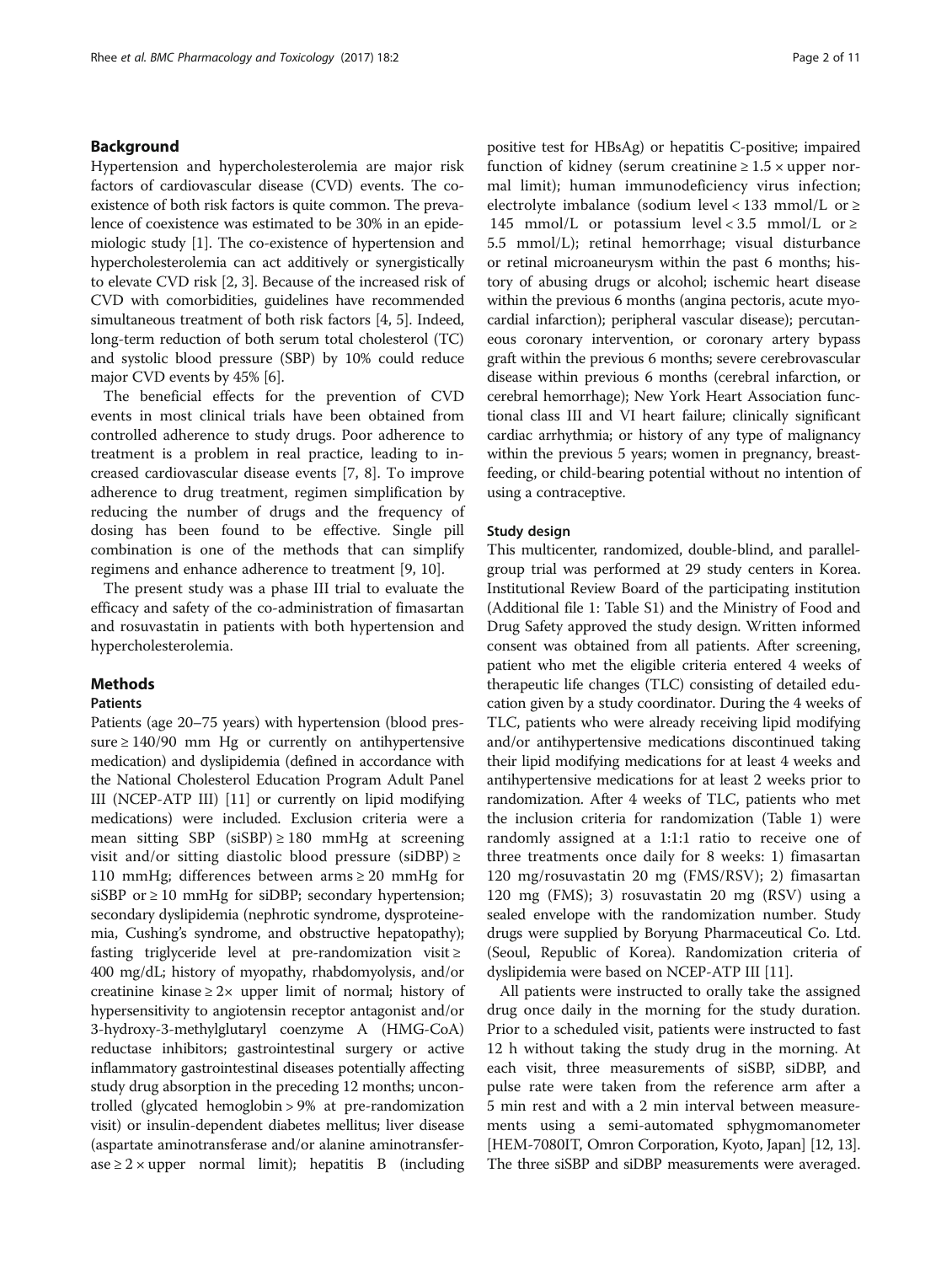<span id="page-2-0"></span>Table 1 Inclusion criteria at randomization

| Risk category      | Cardiovascular risk factors <sup>a</sup>              | Randomization criteria  |                             |  |
|--------------------|-------------------------------------------------------|-------------------------|-----------------------------|--|
|                    |                                                       | LDL-cholesterol (mg/dL) | Averaged sitting SBP (mmHg) |  |
| Low risk           | 0 risk factors                                        | $≥160$ and $≤250$       | $≥140$ and < 180            |  |
| Moderate risk      | 1+ risk factors and 10 year risk < 10%                | $≥160$ and $≤250$       |                             |  |
| Moderate high risk | 1+ risk factors and 10-year risk from 10% to 20%      | $≥130$ and $≤250$       |                             |  |
| High risk          | CHD <sup>b</sup> and CHD risk equivalent <sup>c</sup> | $≥100$ and $≤250$       |                             |  |

a<br>Risk factors: include cigarette smoking, hypertension (BP ≥ 140/90 mm Hg or on antihypertensive medication), low HDL cholesterol (<40 mg/dL), family history of premature CHD (CHD in male first-degree relative < 55 years of age; CHD in female first-degree relative < 65 years of age), and age (men > 45 years; women > 55 years) <sup>b</sup>CHD (coronary heart disease) includes history of myocardial infarction, unstable angina, stable angina, coronary artery procedures (angioplasty or bypass surgery), or evidence of clinically significant myocardial ischemia

c CHD (coronary heart disease) risk equivalents include clinical manifestations of noncoronary forms of atherosclerotic disease (peripheral arterial disease, abdominal aortic aneurysm, and carotid artery disease [transient ischemic attacks or stroke of carotid origin or > 50% obstruction of a carotid artery]), diabetes, and 2+ risk factors with 10-year risk for hard CHD > 20%

Fasting blood samples obtained during scheduled visits were sent to the central laboratory (Seoul Medical Science Institute, Seoul, Korea) for analysis of TC, triglyceride, high-density lipoprotein cholesterol (HDL-C), and low density lipoprotein cholesterol (LDL-C) levels.

# Efficacy evaluation

The primary efficacy points were comparing: 1) changes from baseline in mean siSBP after 8 weeks of treatment between the FMS/RSV and RSV treatment groups, and 2) percentage change from baseline of mean LDL-cholesterol after 8 weeks of treatment between the FMS/RSV and FMS treatment groups.

The secondary efficacy points were comparing: 1) changes from baseline in mean siSBP after 8 weeks of treatment between the FMS/RSV and FMS alone treatment groups, 2) percentage change from baseline of LDLcholesterol after 8 weeks of treatment between the FMS/ RSV and RSV treatment groups, 3) changes from baseline in TC, HDL-C, and triglyceride levels after 8 weeks of treatment, 4) changes from baseline in mean siDBP after 8 weeks of treatment, 5) blood pressure control rate (the percentage of patients who reached mean siSBP < 140 mmHg after 8 weeks of treatment) and response rate (the percentage of patients who reached a mean siSBP < 140 mmHg and/or a reduction of siSBP  $\geq$  20 mmHg from baseline values after 8 weeks of treatment), and 6) the percentage of patients achieving the LDL-C target level after 8 weeks of treatment (goal attainment rate) according to the NCEP-ATP III guidelines (high risk: LDL-C level < 100 mg/dL; moderate/moderate high risk: LDL-C level < 130 mg/dL; low risk: LDL-C level < 160 mg/dL) [[11](#page-9-0)].

# Safety evaluation

Assessment of safety and tolerability were conducted by medical examination, patient reporting, and laboratory tests (electrocardiography at baseline and the end of week 8, blood and urine tests at baseline and the end of week 8, pregnancy test at every visit). All adverse events (occurrence and elimination dates, detailed nature, duration, seriousness, intensity, significance, and relationship to the study drug) occurring during the study period were recorded.

## Sample size

This was a therapeutic confirmatory study to verify the superiority of FMS/SRV treatment in terms of change in mean siSBP (from baseline to week 8) compared to RSV alone, and in terms of percentage change of LDL-C (from baseline to week 8) compared to FMS alone. Therefore, two statistical hypotheses were formulated and the number of subjects was calculated. Total test power for the whole hypothesis was set to 80% while the two-sided significance level of each hypothesis was set to 5%. The test power for each hypothesis was set to 90% without adjusting multiplicity.

It was assumed that the mean change in siSBP with the FMS/RSV treatment was identical to that of the FMS alone treatment of a previous study, and that the mean change in siSBP of the RSV alone treatment was identical to that of the placebo. The difference in the mean and the standard deviation between the two treatment groups were estimated using weighted mean and pooled standard deviation based on the results of previous studies [\[14](#page-9-0), [15\]](#page-9-0). The mean siSBP was lowered −17.41 mmHg by FMS treatment and −7.34 mmHg by placebo. The difference in siSBP lowering effect between the two groups was 10.07 mmHg with a pooled standard deviation of 12.91 mmHg. Required sample sizes were at least 36 subjects per group. A total of 135 subjects (45 subjects each for 3 groups) were considered in order to make the sample size cutoff, working under the assumption of a dropout rate of 20%.

The mean percent change of LDL-C in previous studies was −57.0% in the RSV treatment alone and −3.6% in the placebo. The difference in LDL-C lowering effect between the two groups was 53.4% with the standard deviation assumed to be 20% [\[16\]](#page-9-0). Required sample sizes in the comparison of the LDL-C lowering effect were at least 4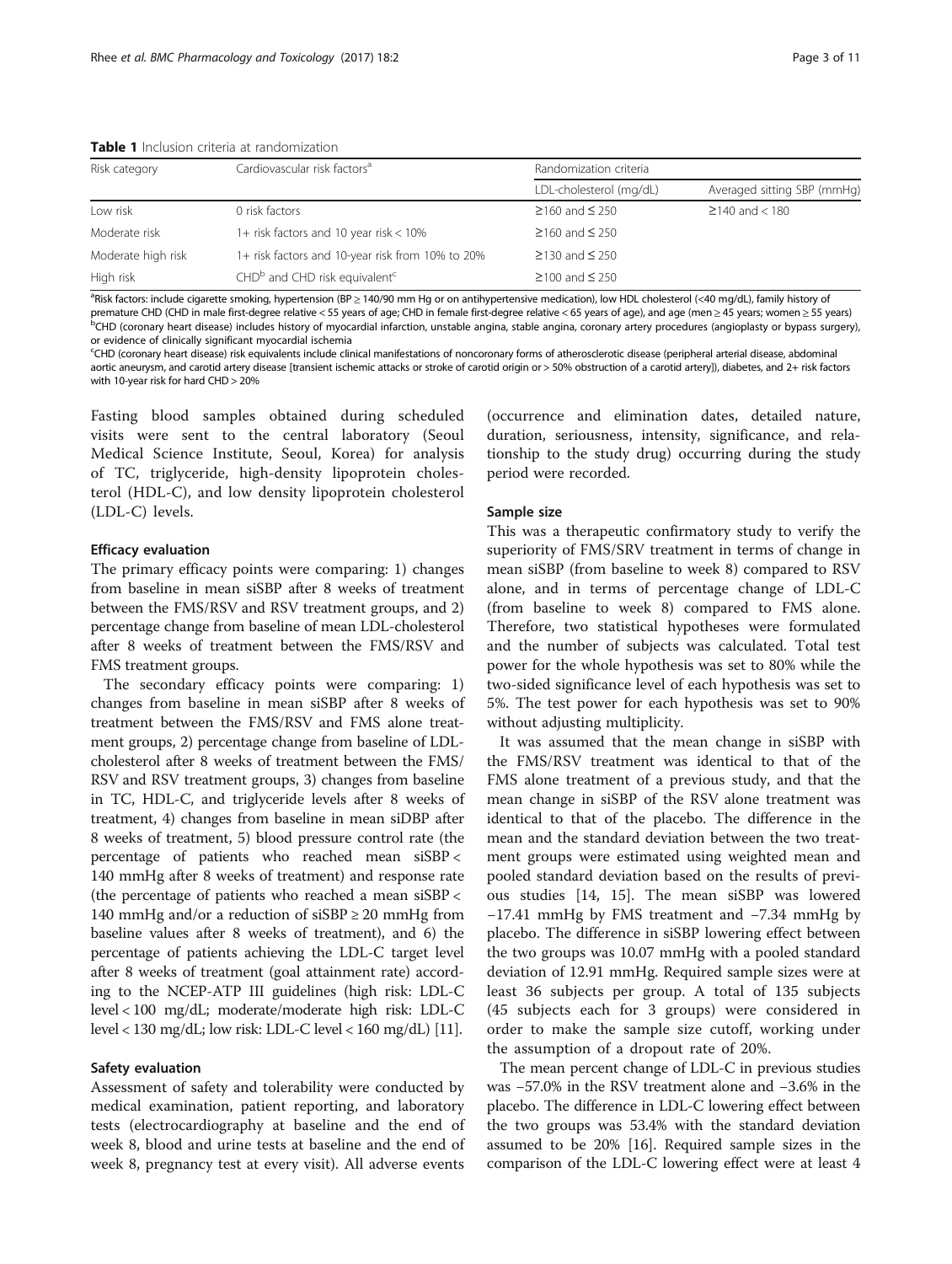<span id="page-3-0"></span>subjects per group. Therefore, a total of 15 subjects (3 groups) were required under the assumption of a dropout rate of 20%.

Finally, a total of 135 subjects were chosen as the sample size because the sample size required for the comparison of the siSBP lowering effect was greater than that required for the comparison of the LDL-C lowering effect.

# Statistical analyses

For the main analysis of efficacy, full analysis set (FAS) was used while per-protocol set (PPS) analysis was additional. FAS included all subjects with at least one efficacy evaluation result after baseline. Within the FAS, PPS consisted of patients who completed the treatment course without any significant protocol violations that might affect efficacy outcomes. If any values in the primary and secondary efficacy points were missed, the Last-Observation-Carried-Forward imputation method was used. The response rate and control rate were analyzed by using the Non-Response Imputation method to process patients with missing data at the time point of measurement as a non-responder.

The safety set included the patients who had been administered the investigational product at least once after randomization and had been assessed for safety at least once. The safety analysis was conducted based on the actual treatment group, regardless of the randomized group. Safety assessment variables for missed data were not imputed.

Using baseline values (blood pressure and LDL-C), age, gender, and smoking status as covariates, analysis of covariance (ANCOVA) was performed to test the difference in the two primary efficacy endpoints between groups at 5% significance level (two-sided). In order to test for differences within the treatment group, one sample ttest for the percent change in LDL-C and paired t-test for the change in siSBP were performed. If normality was not satisfied, a Wilcoxon signed rank test was performed.

Descriptive statistics for the secondary efficacy endpoints were presented for treatment groups. One sample t-test for the percentage change of LDL-C, TC, HDL-C and TG from baseline within the treatment group, and paired t-test for the change in siSBP and siDBP were performed. If normality was not satisfied, Wilcoxon signed rank test was performed.

The proportion and 95% confidence interval for the response rate and control rate of siSBP, as well as the goal attainment rate for LDL-C at week 8 were presented. Using the treatment groups as factors and baseline data, age, gender and smoking status as covariates, the logistic regression analysis was performed for the significant difference between monotherapy and combination therapy group.

Additionally, the interactive effect was tested by using an ANCOVA model in order to confirm the existence of an interaction effect between the monotherapy and combination treatment groups by variables. The combination therapy group was determined to be superior to the monotherapy group if both variables in the combination therapy group showed statistically significant superiority to the monotherapy group as a result of an ANCOVA test.

Medical Dictionary for Regulatory Activities (MedDRA; v 18.0) was used in coding adverse events. The percentage of patients who experienced any adverse events between groups was compared using Chi-square or Fisher's exact tests. Incidence of adverse events was presented according to severity and relationship with study drugs.

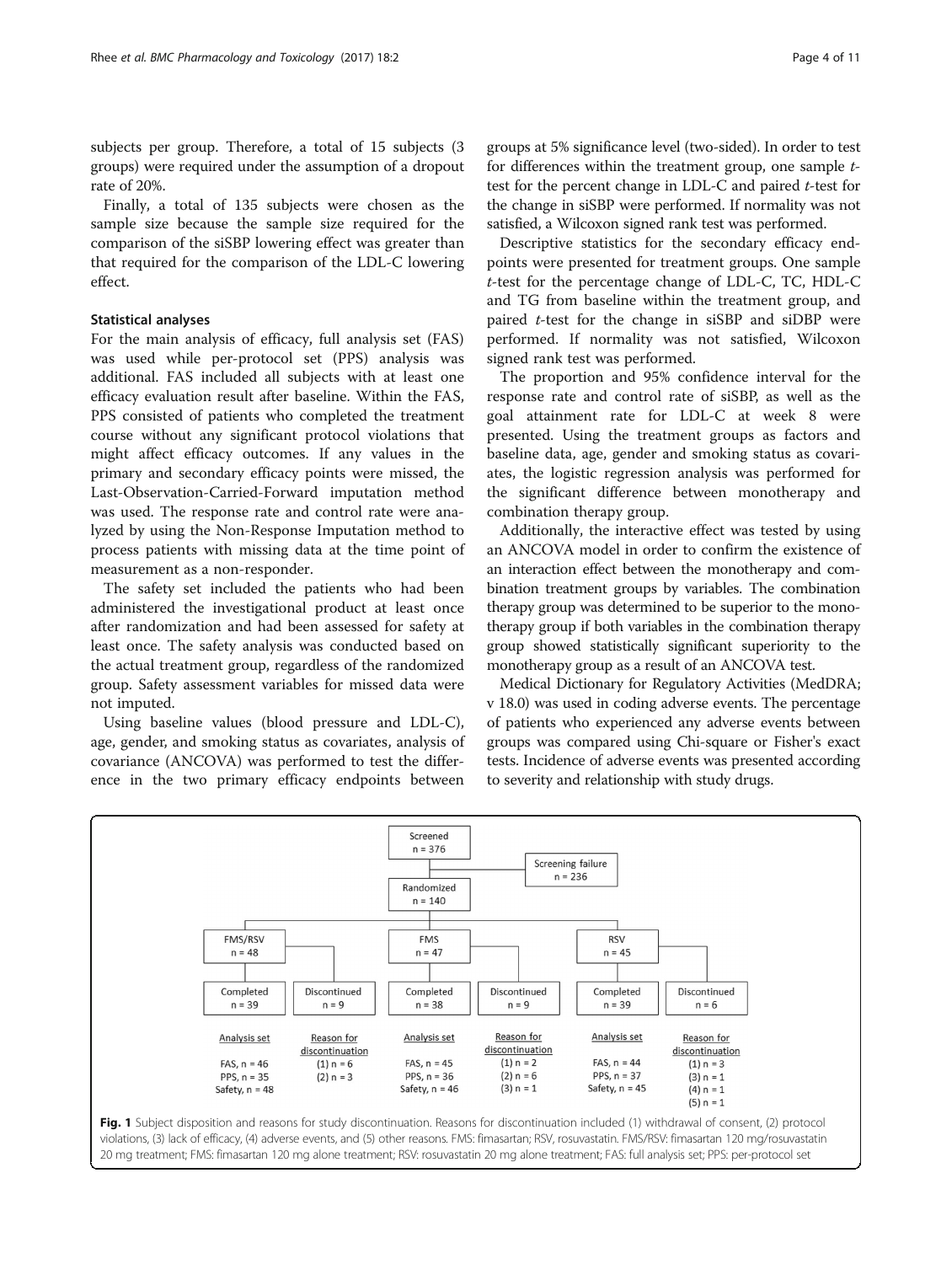Baseline characteristics were compared among the treatment groups using Kruskal-Wallis test for continuous variables and chi-square test for categorical variables. All statistical analyses were performed using SAS® software (v 9.3; SAS Institute, Cary, NC, USA).

# Results

## Patients' disposition

Among 376 screened patients, 140 were assigned to 8-week treatments of FMS/RSV, FMS alone, or RSV alone. After randomization, 24 patients discontinued the study owing to consent withdrawal  $(n = 11)$ , protocol violation ( $n = 9$ ), lack of efficacy ( $n = 2$ ), adverse events  $(n = 1)$  $(n = 1)$  $(n = 1)$ , and other reasons  $(n = 1)$  (Fig. 1). Of the 140 randomized patients, 135 were included in primary efficacy analysis after excluding five patients owing to missing efficacy data (Table 2). Their mean age was  $60.5 \pm 8.7$  years. The majority of the study population comprised men (73.3%). The body mass index of the FMS/RSV treatment group and siDBP of the RSV alone treatment group were the highest among the three groups. Other baseline characteristics were not significantly different among the groups. Lipid-modifying agents were taken by 93 patients (68.9%). Angiotensinconverting enzyme inhibitors or angiotensin receptor blockers were taken by 81 patients (60.0%).

# **Efficacy**

Changes in siSBP, siDBP and LDL-C are presented in Table [3.](#page-5-0) FMS/RSV combination treatment had greater

Table 2 Baseline characteristics of the study population

| Demographics                                       | Total<br>$(n = 135)$ | FMS/RSV<br>$(n = 46)$    | <b>FMS</b><br>$(n = 45)$ | <b>RSV</b><br>$(n = 44)$ | $P$ -value           |
|----------------------------------------------------|----------------------|--------------------------|--------------------------|--------------------------|----------------------|
| Age (year)                                         | 60.5(8.7)            | 59.3 (8.7)               | 62.3(9.5)                | 59.9 (7.7)               | $0.137$ <sup>a</sup> |
| Sex, men, n (%)                                    | 99 (73.3)            | 31 (67.4)                | 34 (75.6)                | 34 (77.3)                | 0.524 <sup>b</sup>   |
| Body mass index ( $kg/m2$ )                        | 25.6(2.7)            | 26.4(2.8)                | 25.1(2.6)                | 25.4(2.8)                | 0.033 <sup>a</sup>   |
| Baseline blood pressure, mmHg                      |                      |                          |                          |                          |                      |
| Systolic                                           | 152.8 (9.5)          | 152.5 (9.9)              | 151.3 (9.0)              | 154.7 (9.5)              | $0.157$ <sup>a</sup> |
| Diastolic                                          | 89.4 (9.1)           | 89.4 (8.3)               | 85.8 (9.3)               | 93.1 (8.5)               | 0.001 <sup>a</sup>   |
| Baseline Pulse Rate (beats/min)                    | 75.2 (12.1)          | 76.4 (13.1)              | 73.0 (10.9)              | 76.2 (12.3)              | $0.441$ <sup>a</sup> |
| Baseline LDL-C (mg/dL)                             | 165.7 (34.6)         | 171.3 (36.0)             | 164.1 (39.6)             | 161.4 (26.7)             | $0.294$ <sup>a</sup> |
| Smoking, n (%)                                     |                      |                          |                          |                          |                      |
| Current Smoker                                     | 37 (27.4)            | 14 (30.4)                | 12 (26.7)                | 11(25.0)                 | 0.933 <sup>b</sup>   |
| Non-smoker                                         | 57 (42.2)            | 17 (37.0)                | 20(44.4)                 | 20(45.5)                 |                      |
| Ex-smoker                                          | 41 (30.4)            | 15 (32.6)                | 13 (28.9)                | 13 (29.6)                |                      |
| Drinking, n (%)                                    |                      |                          |                          |                          |                      |
| Current drinker                                    | 83 (61.5)            | 30 (65.2)                | 27 (60.0)                | 26 (59.1)                | 0.811 <sup>b</sup>   |
| Non-drinker                                        | 52 (38.5)            | 16 (34.8)                | 18 (40.0)                | 18 (40.9)                |                      |
| Medication history of cardiovascular system, n (%) |                      |                          |                          |                          |                      |
| Lipid modifying agents                             | 93 (68.9)            | 31 (67.4)                | 34 (75.6)                | 28 (63.6)                |                      |
| ACE inhibitors or ARBs                             | 81 (60.0)            | 28 (60.9)                | 29 (64.4)                | 24 (54.6)                |                      |
| Calcium channel blockers                           | 38 (28.2)            | 9(19.6)                  | 13 (28.9)                | 16(36.4)                 |                      |
| Beta blockers                                      | 10(7.4)              | 1(2.2)                   | 4(8.9)                   | 5(11.4)                  |                      |
| Cardiac drugs                                      | 7(5.2)               | $\overline{\phantom{0}}$ | 5(11.1)                  | 2(4.6)                   |                      |
| Diuretics                                          | 5(3.7)               | 1(2.2)                   | 2(4.4)                   | 2(4.6)                   |                      |
| Peripheral vasodilators                            | 4(3.0)               | 1(2.2)                   | 3(6.7)                   | ÷,                       |                      |
| Vasoprotectives                                    | 1(0.7)               |                          |                          | 1(2.3)                   |                      |
| Medical history, n (%)                             |                      |                          |                          |                          |                      |
| Diabetes mellitus                                  | 33 (24.4)            | 8 (17.4)                 | 16 (35.6)                | 9(20.5)                  |                      |
| Angina pectoris                                    | 6(4.4)               | 1(2.2)                   | 2(4.4)                   | 3(6.8)                   |                      |

Data are expressed as mean and standard deviation in parenthesis, and number and percent in parenthesis

FMS/RSV fimasartan 120 mg/rosuvastatin 20 mg treatment, FMS fimasartan 120 mg alone treatment, RSV rosuvastatin 20 mg alone treatment, LDL-C low-density lipoprotein cholesterol

Difference among treatment groups: <sup>a</sup>Kruskal-Wallis test for continuous variables, <sup>b</sup>chi-square test for categorical variables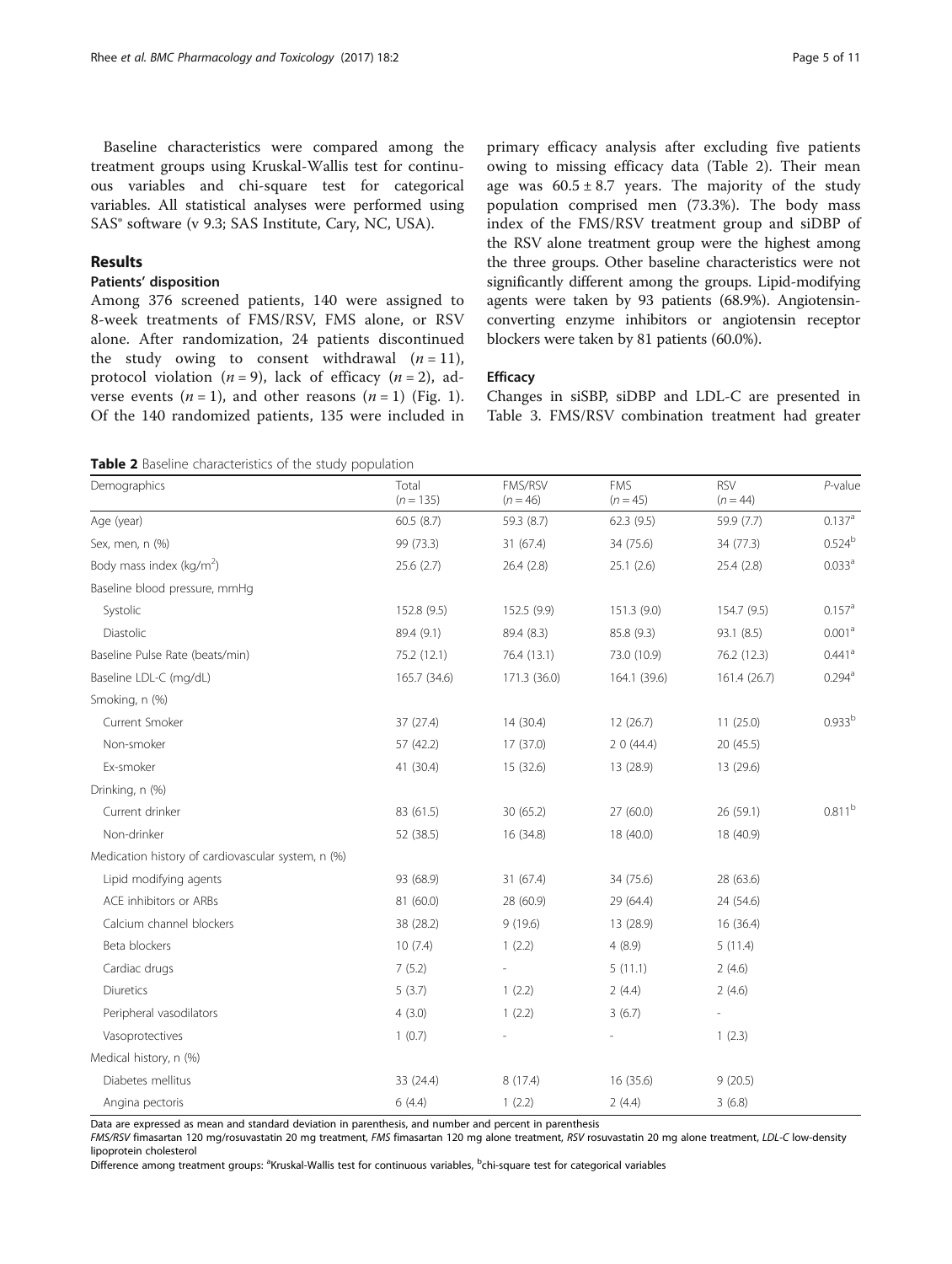|                   | Treatment groups      |                          | FMS/RSV vs. FMS          |                        | FMS/RSV vs. RSV        |                     |                      |
|-------------------|-----------------------|--------------------------|--------------------------|------------------------|------------------------|---------------------|----------------------|
|                   | FMS/RSV<br>$(N = 46)$ | <b>FMS</b><br>$(N = 45)$ | <b>RSV</b><br>$(N = 44)$ | LSM difference<br>(SE) | $P$ -value             | LSM difference (SE) | $P$ -value           |
| siSBP             |                       |                          |                          |                        |                        |                     |                      |
| Baseline          | 152.52 (9.85)         | 151.33 (8.99)            | 154.72 (9.46)            |                        |                        |                     |                      |
| Week 8            | 132.05 (17.45)        | 134.63 (18.70)           | 150.21 (17.19)           |                        |                        |                     |                      |
| Change            | $-20.47(15.60)$       | $-16.70(16.54)$          | $-4.50(15.50)$           |                        |                        |                     |                      |
| $P$ -value        | < 0.001 <sup>a</sup>  | < 0.001 <sup>b</sup>     | 0.061 <sup>a</sup>       |                        |                        |                     |                      |
| ANCOVA results    |                       |                          |                          |                        |                        |                     |                      |
| LSM (SE)          | $-21.89(2.44)$        | $-19.61(2.66)$           | $-6.86(2.71)$            | $-2.28(3.37)$          |                        | $-15.03(3.39)$      |                      |
| (95% C.I.)        | $(-26.71, -17.07)$    | $(-24.88, -14.35)$       | $(-12.22, -1.50)$        | $(-8.94, 4.39)$        | 0.500 <sup>d</sup>     | $(-21.75, -8.31)$   | < 0.001 <sup>d</sup> |
| siDBP             |                       |                          |                          |                        |                        |                     |                      |
| Baseline          | 89.42 (8.32)          | 85.78 (9.30)             | 93.08 (8.46)             |                        |                        |                     |                      |
| Week 8            | 80.10 (10.47)         | 79.58 (8.47)             | 91.73 (11.46)            |                        |                        |                     |                      |
| Change            | $-9.32(11.23)$        | $-6.20(9.98)$            | $-1.35(9.18)$            |                        |                        |                     |                      |
| $P$ -value        | < 0.001 <sup>a</sup>  | 0.001 <sup>a</sup>       | 0.335 <sup>a</sup>       |                        |                        |                     |                      |
| ANCOVA results    |                       |                          |                          |                        |                        |                     |                      |
| LSM (SE)          | $-10.13(1.42)$        | $-9.45(1.59)$            | $-1.18(1.61)$            | $-0.68(1.98)$          |                        | $-8.95(2.02)$       |                      |
| $(95\%$ C.I.)     | $(-12.94, -7.31)$     | $(-12.60, -6.30)$        | $(-4.37, 2.01)$          | $(-4.60, 3.25)$        | 0.734 <sup>d</sup>     | $(-12.94, -4.95)$   | < 0.001 <sup>d</sup> |
| LDL-C             |                       |                          |                          |                        |                        |                     |                      |
| Baseline          | 171.33 (36.02)        | 164.09 (39.56)           | 161.39 (26.71)           |                        |                        |                     |                      |
| Week 8            | 81.46 (27.10)         | 154.40 (52.37)           | 77.25 (23.33)            |                        |                        |                     |                      |
| Percentage change | $-52.36(12.97)$       | $-6.52(20.48)$           | $-51.52(15.80)$          |                        |                        |                     |                      |
| $P$ -value        | $< 0.001^{\rm b}$     | $0.112^c$                | $< 0.001$ <sup>c</sup>   |                        |                        |                     |                      |
| ANCOVA results    |                       |                          |                          |                        |                        |                     |                      |
| LSM (SE)          | $-52.74(2.57)$        | $-5.83(2.77)$            | $-50.92(2.83)$           | $-46.91(3.53)$         |                        | $-1.82(3.57)$       |                      |
| (95% C.I.)        | $(-57.82, -47.66)$    | $(-11.31, -0.35)$        | $(-56.52, -45.31)$       | $(-53.89, -39.92)$     | $< 0.001$ <sup>d</sup> | $(-8.89, 5.24)$     | 0.611 <sup>d</sup>   |

<span id="page-5-0"></span>Table 3 Changes in sitting systolic blood pressure, sitting diastolic blood pressure and low-density lipoprotein cholesterol at Week 8 from baseline

FMS/RSV fimasartan 120 mg/rosuvastatin 20 mg treatment, FMS fimasartan 120 mg alone treatment, RSV rosuvastatin 20 mg alone treatment, LDL-C low-density lipoprotein, siSBP sitting systolic blood pressure, siDBP sitting diastolic blood pressure, SD standard deviation, LSM least square mean, SE standard error, ANCOVA analysis of covariance

Percent change from baseline was compared by <sup>a</sup>paired *t*-test, <sup>b</sup>one sample *t*-test, or <sup>c</sup>Wilcoxon signed rank test<br><sup>d</sup>Comparison between the combination therapy and monotherapy was analyzed by ANCOVA model adjusted f

<sup>d</sup>Comparison between the combination therapy and monotherapy was analyzed by ANCOVA model adjusted for baseline values, age, gender and smoking status

efficacy in reducing siSBP from baseline after 8 weeks of treatment compared to that reported for RSV alone treatment ( $p < 0.001$ ). Changes of siSBP was not significantly different between FMS/RSV and FMS alone groups ( $p = 0.500$ ). Likewise, the reduction in siDBP from baseline after 8 weeks of treatment was significantly larger in the FMS/RSV treatment group compared to that in the RSV alone treatment group  $(p < 0.001)$ . FMS/RSV and FMS alone treatments were not significantly different in the reduction of siDBP ( $p = 0.734$ ). The least square mean (LSM) difference in siSBP and siDBP between FMS/RSV and RSV alone treatment groups was −15.03 mmHg (95% confidence interval: −21.75 to −8.31 mmHg) and −8.95 mmHg (95% confidence interval: −12.94 to −4.95 mmHg), respectively.

The percentage change of LDL-C from baseline to after 8 weeks of treatment was larger in the FMS/RSV treatment group than in the FMS alone treatment group  $(p < 0.001)$ . The percentage change of LDL-C between the FMS/RSV and RSV alone treatment groups was not different ( $p = 0.611$ ). The LSM difference of LDL-C percentage change between FMS/RSV and FMS alone treatment groups was −46.91% (95% confidence interval: −53.89 to −39.92%).

The response rate of siSBP, control rate of siSBP, and goal attainment rate of LDL-C in FAS after 8 weeks of treatment are presented in Fig. [2.](#page-6-0) The response rate of siSBP in the FMS/RSV treatment, FMS alone treatment, and RSV alone treatment groups was 65.22, 55.56, and 34.09%, respectively (FMS/RSV vs. RSV,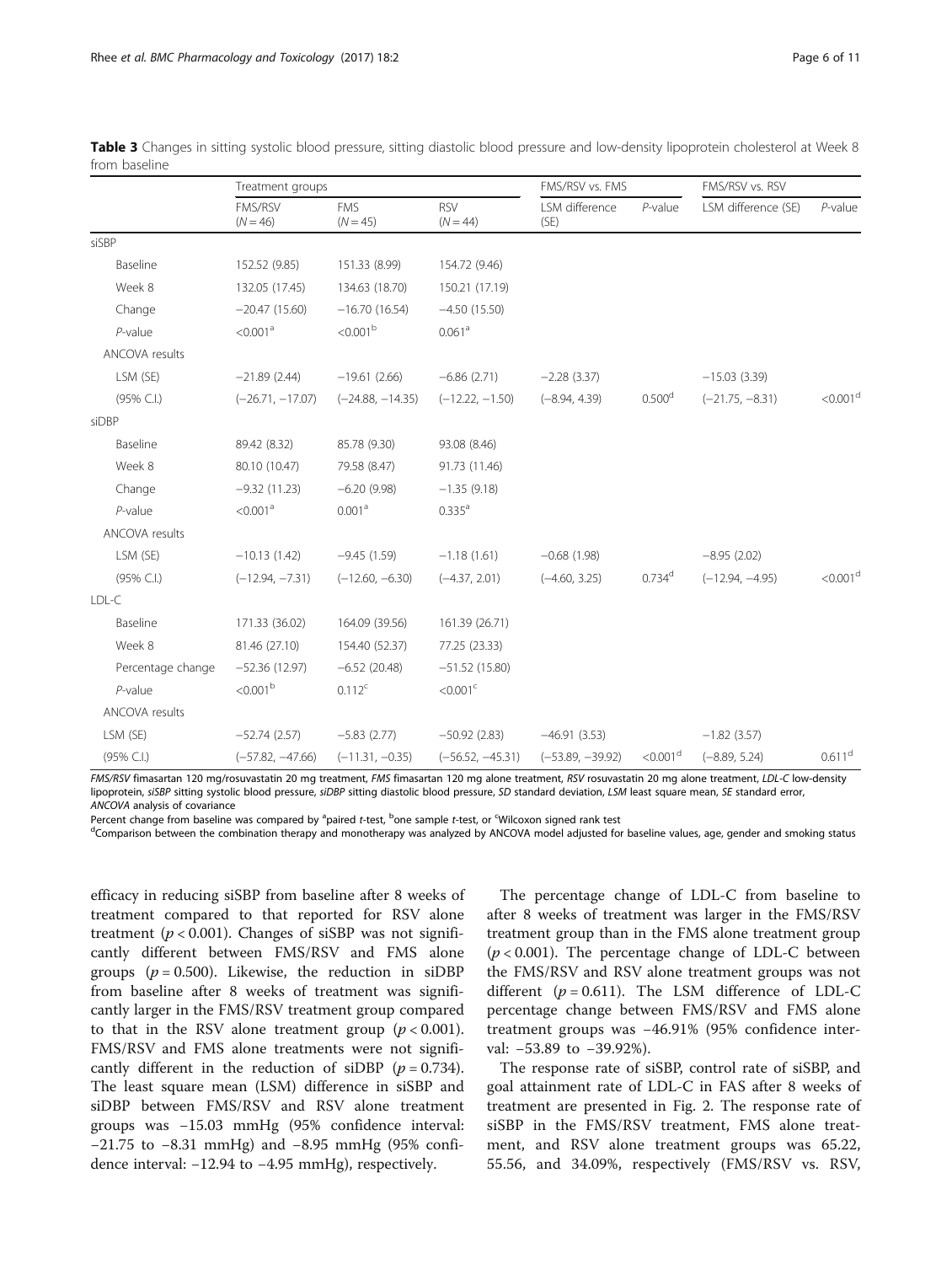<span id="page-6-0"></span>

difference = 31.13%, 95% confidence interval 11.49 to 50.76,  $p = 0.012$ ). The control rate of siSBP in FMS/ RSV treatment, FMS alone treatment, and RSV alone treatment groups was 65.22, 55.56, and 29.55%, respectively (FMS/RSV vs. RSV, difference = 35.67%, 95% confidence interval 16.41 to 54.94,  $p = 0.003$ ). The goal attainment rate of LDL-C in the FMS/RSV treatment, FMS alone treatment, and RSV alone treatment groups was 80.43, 15.56, and 81.82%, respectively (FMS/RSV vs. FMS, difference = 64.88%, 95% confidence interval 49.27 to 80.49,  $p < 0.001$ ). In PPS analysis, the response and control rates of siSBP and siDBP, and the goal attainment rate of LDL-C were similar to those from FAS analysis (Table [4](#page-7-0)). The percentage of patients reaching their siSBP and LDL-C therapeutic goals after FMS/RSV treatment was 56.5%, which was higher than with FMS alone treatment (4.44%,  $p < 0.001$ ) or with RSV alone treatment  $(25.0\%, p = 0.003)$  (Fig. [3\)](#page-7-0).

Similar to changes in LDL-C, FMS/RSV treatment also showed a greater lowering effect on TC and triglyceride, as well as HDL-C elevation compared to that reported for FMS alone treatment (Table [5](#page-8-0)).

## Safety and tolerability

In the safety set  $(n = 139)$  analysis, the incidence of adverse events considered to be related to the study drugs was 8.63% ( $n = 12$ , Table [6\)](#page-8-0). There was no significant difference in the incidence of study drug-related adverse events between treatment groups. Adverse events reported were dyspepsia  $(n = 1)$ , nausea  $(n = 1)$ , pyrexia  $(n = 1)$ , and hepatitis  $(n = 1)$  in the FMS/RSV treatment group; upper abdominal pain  $(n = 1)$ , elevation of hepatic enzyme  $(n = 1)$ , and pollakiuria  $(n = 1)$  in the FMS alone treatment group; and headache  $(n = 2)$ , hyperkalemia  $(n = 1)$ , insomnia  $(n = 1)$ , and pruritus  $(n = 1)$  in the RSV alone treatment group. There was no serious adverse event related to treatment with the study drugs.

# **Discussion**

This study demonstrated that co-administration of FMS and RSV for 8 weeks to patients with hypertension and dyslipidemia was safe and effective in lowering blood pressure and LDL-C. The blood pressure-lowering effect of co-administration of FMS and RSV was not different from that of the FMS alone treatment, but significantly larger than that of the RSV alone treatment. The coadministration of FMS and RSV lowered LDL-C levels with similar effects as that of RSV alone treatment but significantly greater effects than that of FMS alone treatment. The response rates of siSBP and LDL-C upon coadministration of FMS and RSV were stronger than that after either RSV alone or FMS alone treatments.

Fimasartan is an antihypertensive drug that selectively blocks the angiotensin II type 1 receptor. It is used as a medication alone or in combination with other antihypertensive drugs [[13](#page-9-0), [14](#page-9-0)]. Its safety and efficacy have been proven [\[15, 17](#page-9-0)]. Rosuvastatin, an inhibitor of HMG-CoA reductase, can reduce LDL-cholesterol more effectively than other statins [[18\]](#page-9-0) with proven evidence for CVD prevention [\[19\]](#page-9-0). The result of this study showed that there was no interference between fimasartan and rosuvastatin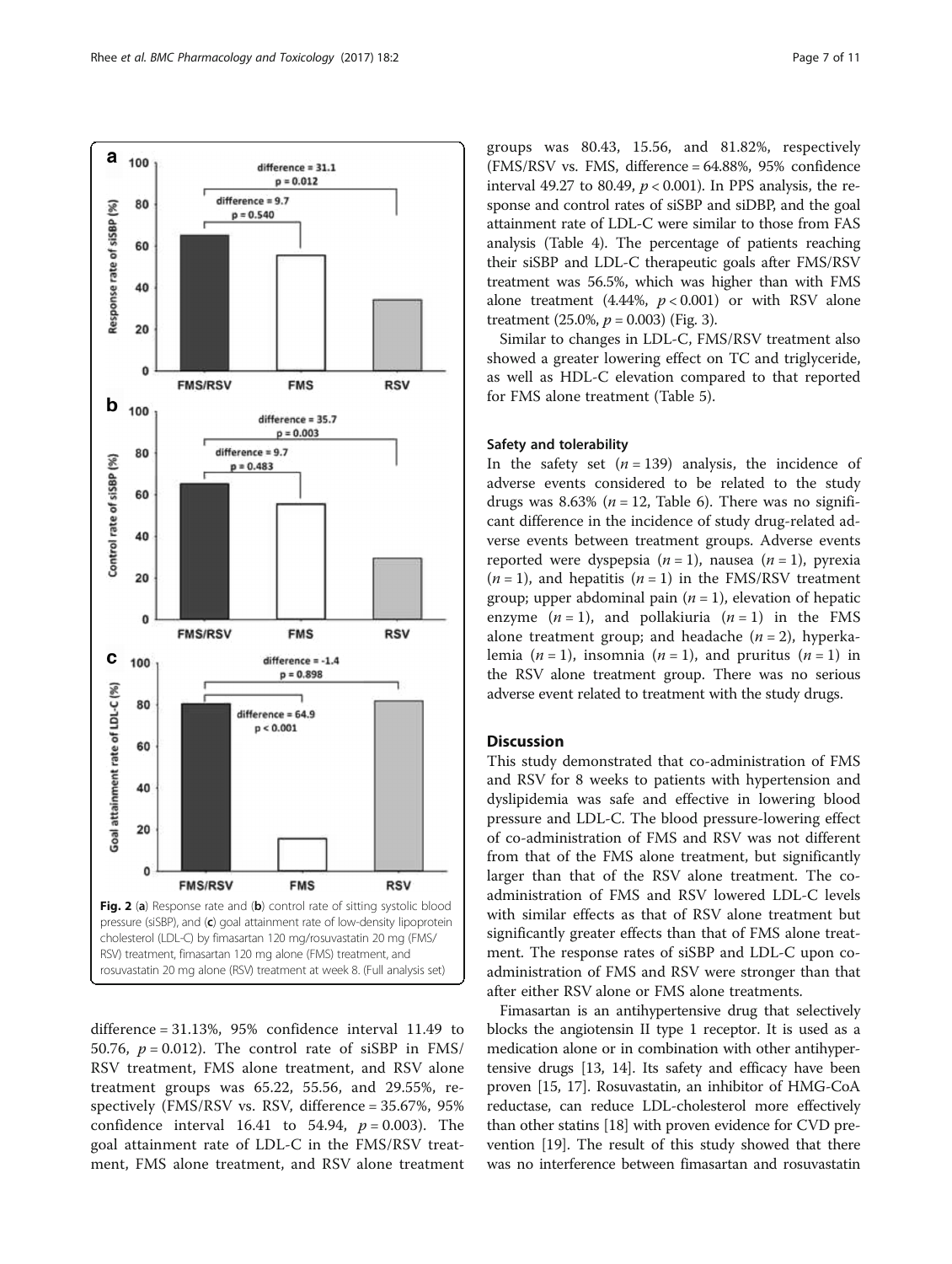| cholesterol by each treatment. (Analysis of per-protocol set) |                           |                          |                 |                         |                |                         |       |
|---------------------------------------------------------------|---------------------------|--------------------------|-----------------|-------------------------|----------------|-------------------------|-------|
|                                                               | Summary of each treatment |                          |                 | FMS/RSV vs FMS          |                | <b>FMS/RSV vs RSV</b>   |       |
|                                                               | <b>FMS/RSV</b>            | <b>RSV</b><br><b>FMS</b> | Difference(SE)  | $P$ -value <sup>d</sup> | Difference(SE) | $P$ -value <sup>d</sup> |       |
|                                                               | $N = 35$                  | $N = 36$                 | $N = 37$        | (95% C.l.)              |                | $(95\% \text{ C.}I)$    |       |
| siSBP                                                         |                           |                          |                 |                         |                |                         |       |
| Response rate <sup>a</sup> , n (%)                            | 26 (74.29)                | 23 (63.89)               | 15 (40.54)      | 10.40 (10.89)           |                | 33.75 (10.94)           |       |
| 95% CI                                                        | (59.81, 88.77)            | (48.20, 79.58)           | (24.72, 56.36)  | $(-10.95, 31.75)$       | 0.390          | (12.30, 55.19)          | 0.010 |
| Control rate <sup>b</sup> , n (%)                             | 26 (74.29)                | 23 (63.89)               | 13 (35.14)      | 10.40 (10.89)           |                | 39.15 (10.78)           |       |
| 95% CI                                                        | (59.81, 88.77)            | (48.20, 79.58)           | (19.75, 50.52)  | $(-10.95, 31.75)$       | 0.358          | (18.03, 60.28)          | 0.003 |
| LDL-C                                                         |                           |                          |                 |                         |                |                         |       |
| Goal attainment rate <sup>c</sup> , n (%)                     | 33 (94.29)                | 7(19.44)                 | 34 (91.89)      | 74.84 (7.67)            |                | 2.39(5.96)              |       |
| 95% CI                                                        | (86.60, 100.00)           | (6.52, 32.37)            | (83.10, 100.00) | (59.80, 89.88)          | < 0.001        | $(-21.13, 25.12)$       | 0.082 |

<span id="page-7-0"></span>Table 4 Response rate and control rate of sitting systolic blood pressure, and goal attainment rate of low-density lipoprotein

FMS/RSV fimasartan 120 mg/rosuvastatin 20 mg treatment, FMS fimasartan 120 mg alone treatment, RSV rosuvastatin 20 mg alone treatment, siSBP sitting systolic blood pressure, LDL-C low-density lipoprotein cholesterol, CI confidence interval, SE standard error

a<br>Response Rate of siSBP: proportion of the subjects whose siSBP < 140 mmHg or Chang from Baseline of siSBP at Week 8 ≥ 20 mmHg

Control rate of siSBP: proportion of the subjects whose siSBP < 140 mmHg

c Goal attainment rate of LDL-C: proportion of the subjects whose LDL-C < 100 mg/dL (high risk), LDL-C < 130 mg/dL (moderate high or moderate risk), LDL-C < 160 mg/dL (low risk)

d<br>Comparison between combination therapy and monotherapy was analyzed by Logistic regression model adjusted for baseline values, age, and gender, smoking status

on the efficacy and the safety of both drugs when they were simultaneously co-administered.

Although both antihypertensive drugs and statins have robust evidences of effect regarding the prevention of CVD, poor adherence to medications can reduce their effects in clinical practice [[8](#page-9-0), [20\]](#page-9-0). Based on data analysis of enrollees in the Korean National Health Insurance system, poor adherence to treatment in patients with hypertension has been found to be associated with increased mortality and hospitalization [[7](#page-9-0)]. Among the study population, the proportion of hypertensive patients with poor (cumulative medication adherence 50 – 80%) and intermediate (cumulative medication adherence <80%)



adherence to antihypertensive medications was more than 60%. The association of long-term reduction of acute CVD events with high adherence to antihypertensive treatments was revealed based on the analysis of data obtained from 400 Italian primary care physicians [[20](#page-9-0)], highlighting the importance of adherence to treatment in the prevention of CVD events.

Simplification of regimens by reducing the number of drugs prescribed and the frequency of dosing is an effective method to enhance patient's adherence to treatment [\[21, 22\]](#page-10-0). In a study evaluating patient adherence to hypertension medications, adherence to medication was inversely associated with the number of medications included in the regimen [\[23](#page-10-0)]. The levels of adherence to antihypertensive medications were 77.2%, 69.7%, 62.9%, and 55.5% in patients receiving 1-, 2-, 3-, and 4-drug regimens respectively. Single pill combination can reduce the number of medications, and has been shown to improve patient adherence to treatment by reducing pill burden [\[9](#page-9-0), [10](#page-9-0)]. Single pill combination has improved compliance to medication by 21% and 26% compared to free-drug component regimen [\[9](#page-9-0), [10](#page-9-0)].

A limitation of this study is that age and gender differences in blood pressure and LDL-C lowering due to different classes of antihypertensive drugs and rosuvastatin were not considered in the study design. Angiotensin converting enzyme inhibitors and beta blocker were more effective compared to calcium channel blockers and diuretics in lowering the blood pressure of young hypertensive patients (age 28–55 years) [\[24\]](#page-10-0). In older patients, calcium channel blockers and diuretics lowered blood pressure more than angiotensin converting enzyme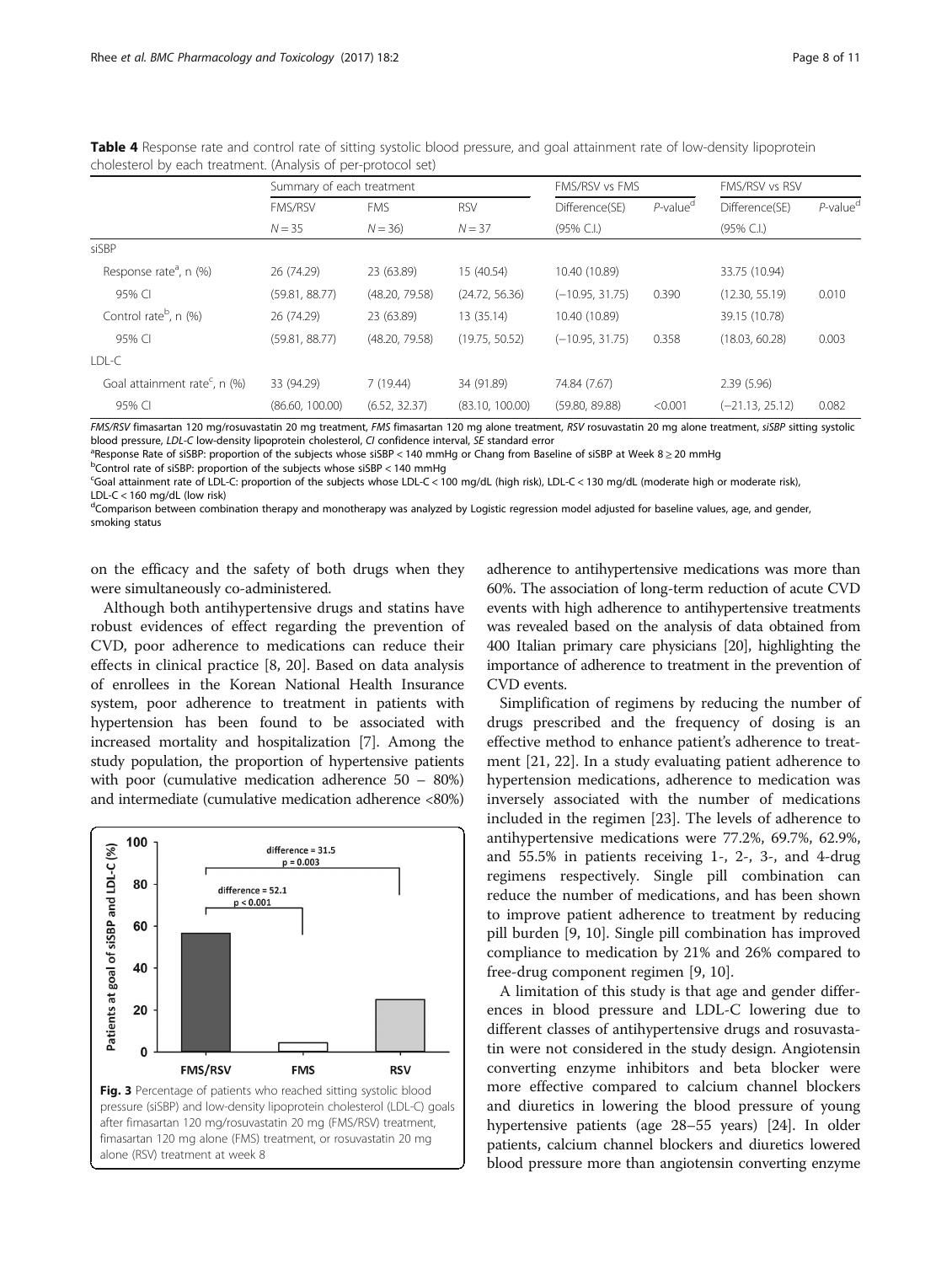|                   | Summary of each treatment    |                          |                          | FMS/RSV vs. FMS     |                         |                     |                         |
|-------------------|------------------------------|--------------------------|--------------------------|---------------------|-------------------------|---------------------|-------------------------|
|                   | <b>FMS/RSV</b><br>$(N = 46)$ | <b>FMS</b><br>$(N = 45)$ | <b>RSV</b><br>$(N = 44)$ | LSM difference (SE) | $P$ -value <sup>a</sup> | LSM difference (SE) | $P$ -value <sup>a</sup> |
| Total cholesterol | $-36.13(1.77)$               | $-3.62(1.92)$            | $-35.99(1.95)$           | $-32.51(2.44)$      |                         | $-0.14(2.45)$       |                         |
| 95% CI            | $(-39.63, -32.64)$           | $(-7.41, 0.17)$          | $(-39.86, -32.13)$       | $(-37.34, -27.69)$  | < 0.001                 | $(-4.99, 4.71)$     | 0.954                   |
| HDL-C             | 10.24 (2.63)                 | $-3.22(2.86)$            | 13.43 (2.95)             | 13.47 (3.63)        |                         | $-3.19(3.67)$       |                         |
| 95% CI            | (5.03, 15.45)                | $(-8.88, 2.43)$          | (7.60, 19.26)            | (6.28, 20.65)       | < 0.001                 | $(-10.46, 4.08)$    | 0.387                   |
| Triglyceride      | $-12.78(5.79)$               | 20.30 (6.27)             | $-13.65(6.41)$           | $-33.08(7.97)$      |                         | 0.88(8.06)          |                         |
| 95%CI             | (–24.24, –1.32)              | (7.89, 32.71)            | (–26.34, –0.96)          | $(-48.86, -17.30)$  | < 0.001                 | $(-15.08, 16.83)$   | 0.914                   |

<span id="page-8-0"></span>Table 5 Least square mean changes in total cholesterol, high-density lipoprotein cholesterol and triglyceride from baseline after 8 weeks of treatment

HDL-C high-density lipoprotein cholesterol, FMS/RSV fimasartan 120 mg/rosuvastatin 20 mg treatment, FMS fimasartan 120 mg alone treatment, RSV rosuvastatin 20 mg alone treatment, LSM least square mean, SE standard error

<sup>a</sup>Comparison between the combination therapy and monotherapy was analyzed by ANCOVA model adjusted for baseline values, age, gender and smoking status

inhibitors [\[25](#page-10-0)]. A sex difference in blood pressure control has been suggested in animal studies, but not in human studies [\[26\]](#page-10-0). However, effect of age and gender differences of angiotensin receptor blockers including fimasartan have not been evaluated. The effect of age and gender differences of rosuvastatin in decreasing LDL-C is controversial. A pharmacokinetic study of rosuvastatin showed a small difference in plasma concentration between age and gender groups [\[27\]](#page-10-0). However, this difference was not considered clinically relevant because the difference was statistically insignificant [\[27\]](#page-10-0). On the other hand, rosuvastatin plasma levels were significantly higher in premenopausal compared with postmenopausal women [[28\]](#page-10-0). The clinical significance of different plasma levels of rosuvastatin is unclear because there is no controlled study evaluating the effect of age and gender difference of rosuvastatin

| Table 6 Incidence of drug related adverse events in safety |  |  |  |
|------------------------------------------------------------|--|--|--|
| analysis population                                        |  |  |  |

| Drug related adverse     | Number (%) of subjects with ADRs |            |                 |                 |
|--------------------------|----------------------------------|------------|-----------------|-----------------|
| events                   | <b>FMS/RSV</b>                   | <b>MFS</b> | <b>RSV</b>      | <i>p</i> -value |
| Total number (%)         | 4(8.33)                          | 3(6.52)    | 5(11.11)        | 0.755           |
| Abdominal pain upper     |                                  | 1(2.17)    | $\overline{a}$  |                 |
| Dyspepsia                | 1(2.08)                          |            |                 |                 |
| Nausea                   | 1(2.08)                          |            |                 |                 |
| Headache                 |                                  |            | 2(4.44)         |                 |
| Pyrexia                  | 1(2.08)                          |            |                 |                 |
| <b>Hepatitis</b>         | 1(2.08)                          |            |                 |                 |
| Hepatic enzyme increased |                                  | 1(2.17)    |                 |                 |
| Hyperkalaemia            |                                  |            | 1(2.22)         |                 |
| Insomnia                 |                                  |            | 1(2.22)         |                 |
| Pollakiuria              |                                  | 1(2.17)    | $\qquad \qquad$ |                 |
| Pruritus                 |                                  |            | 1(2.22)         |                 |

ADRs adverse drug reactions, FMS/RSV fimasartan 120 mg/rosuvastatin 20 mg treatment, FMS fimasartan 120 mg alone treatment, RSV rosuvastatin 20 mg alone treatment

treatment in lowering LDL-C. Although this study was designed without considering age and gender difference, ANCOVA model showed the age and gender independent efficacy of co-administered fimasartan and rosuvastatin.

# Conclusion

The results of this study demonstrated that co-administration of fimasartan and rosuvastatin to patients with hypertension and hypercholesterolemia was efficacious and safe. Therefore, a single pill combination of both drugs is expected to be a suitable strategy for prevention of CVD events.

# Additional file

[Additional file 1: Table S1.](dx.doi.org/10.1186/s40360-016-0112-7) List of Institutional Review Boards. (DOCX 18 kb)

#### Abbreviations

ANCOVA: Analysis of covariance; CVD: Cardiovascular disease; FAS: Full analysis set; FMS: Fimasartan 120 mg; FMS/RSV: Fimasartan 120 mg/ rosuvastatin 20 mg; HDL-C: High density lipoprotein cholesterol; HMG-CoA: 3-hydroxy-3-methylglutaryl coenzyme A; LDL-C: Low density lipoprotein cholesterol; NCEP-ATP III: National Cholesterol Education Program Adult Panel III; PPS: Per-protocol set; RSV: Rosuvastatin 20 mg; SBP: Systolic blood pressure; siDBP: Sitting diastolic blood pressure; siSBP: Sitting systolic blood pressure; TC: Total cholesterol; TLC: Therapeutic life changes

#### Acknowledgments

We are thankful to Boryung Pharmaceutical Co. Ltd financial support and data analysis. We also thank MS. Seung Hee Jeong of Boryung Pharmaceutical Co. Ltd for data analysis.

## Funding

This study was initiated and financially supported by Boryung Pharmaceutical Co. Ltd., Seoul, Republic of Korea (BR-FRC-CT-301). The sponsor supported the supply of study drug, laboratory test, data collection, and data analysis. The funding body had no role in data interpretation and the writing of the manuscript based on the data.

## Availability of data and materials

Raw data of this study are available from the Boryung Pharmaceutical Co. Ltd.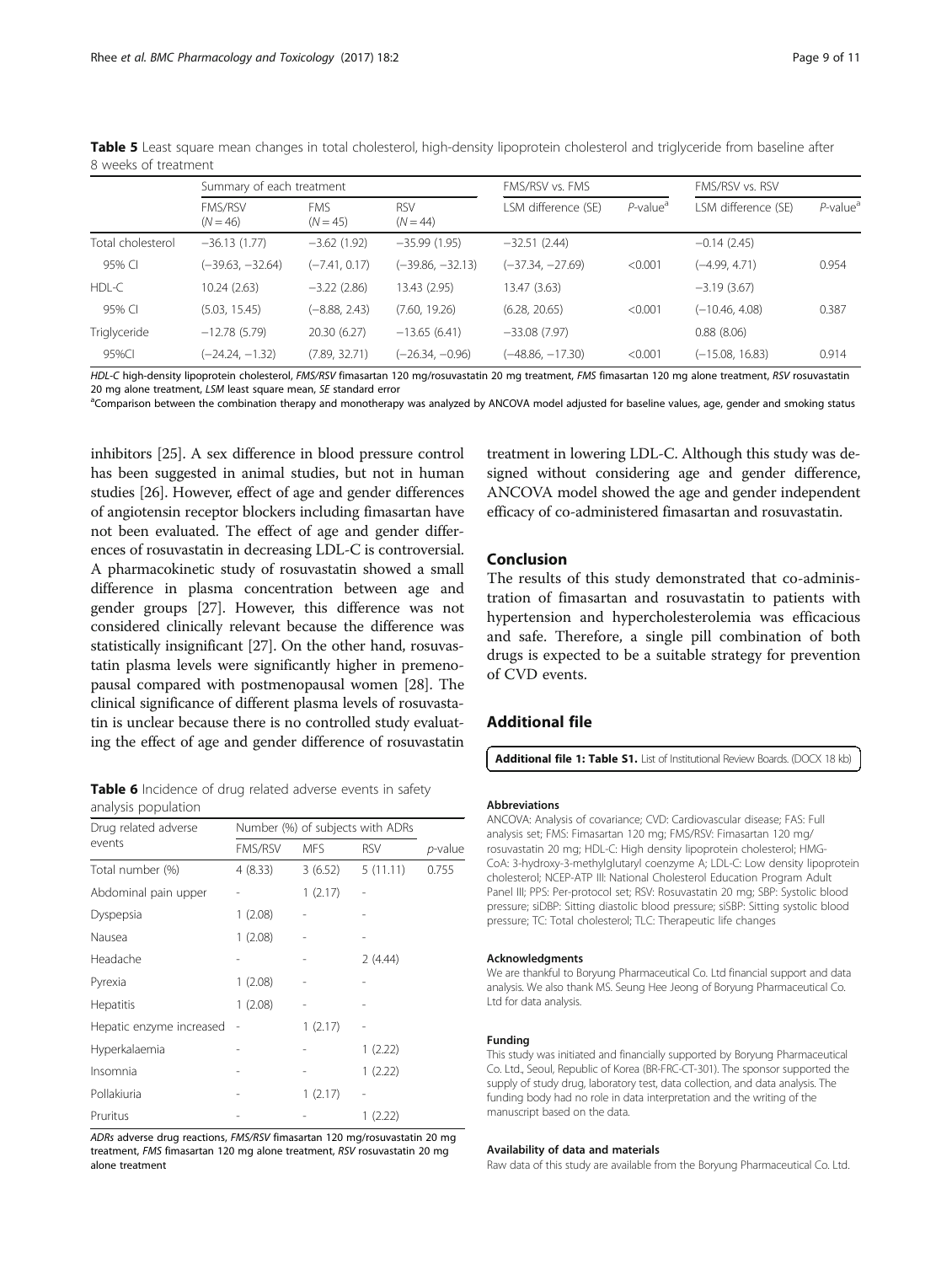## <span id="page-9-0"></span>Authors' contributions

All authors acted as principal investigators at study sites, recruited patients, and collected data. Moo-Yong Rhee wrote the full manuscript. All authors reviewed and approved the final manuscript.

#### Competing interests

Dr. Rhee has received lecture honoraria from Pfizer Inc., LG Life Sciences Ltd, Bayer Korea Ltd., Hanmi Pharm. Co. Ltd., Yuhan Co. Ltd., Boryung Pharmaceutical Co. Ltd., and research grant from Boryung Pharmaceutical Co. Ltd. and Dong-A Pharmaceutical Co., Ltd.

Dr. Oh has received research grant from Boryung Pharmaceutical Co. Ltd. The authors have indicated that they have no other conflicts of interest with regard to the content of this article.

The study drugs were supplied by Boryung Pharmaceutical Co. Ltd. ClinicalTrials.gov Identifier: NCT02166814.

## Consent for publication

Not applicable.

#### Ethics approval and consent to participate

The Ministry of Food and Drug Safety and Institutional Review Board of participating institution approved the study design.

#### Author details

<sup>1</sup>Cardiovascular Center, Dongguk University Ilsan Hospital, Goyang, Republic of Korea. <sup>2</sup> Division of Cardiology, Gachon University Gil Hospital, Incheon, Republic of Korea. <sup>3</sup>Division of Cardiology, Seoul St. Mary's Hospital, Seoul, Republic of Korea. <sup>4</sup> Department of Internal Medicine, Kyungpook National University School of Medicine, Daegu, Republic of Korea. <sup>5</sup> Division of Cardiology, Inje University Busan Paik Hospital, Busan, Republic of Korea. 6 Division of Cardiology, Korea University Anam Hospital, Seoul, Republic of Korea. <sup>7</sup> Department of Cardiology, Dankook University Hospital, Cheonan, Republic of Korea. <sup>8</sup>Department of Internal Medicine, Daegu Catholic University Hospital, Daegu, Republic of Korea. <sup>9</sup>Division of Cardiology, Dongguk University Gyeongju Hospital, Gyeongju, Republic of Korea. <sup>10</sup>Department of Internal Medicine, Dong-A University College of Medicine, Busan, Republic of Korea. 11Department of Internal Medicine, Seoul National University College of Medicine, Seoul, South Korea. 12Division of Cardiology, Samsung Medical Center, Sungkyunkwan University School of Medicine, Seoul, Republic of Korea. <sup>13</sup>Division of Cardiology, Seoul National University Hospital, Seoul, Republic of Korea. 14Department of Cardiology, Ajou University Hospital, Suwon, Republic of Korea. <sup>15</sup>Division of Cardiology, Gangnam Severance Hospital, Seoul, Republic of Korea. <sup>16</sup>Division of Cardiology, Severance Cardiovascular Hospital, Seoul, Republic of Korea. <sup>17</sup>Department of Cardiology, Yeungnam University Hospital, Daegu, Republic of Korea. <sup>18</sup>Division of Cardiology, Korea University Guro Hospital, 148, Gurodong-ro, Guro-gu, Seoul 08308, Republic of Korea. <sup>19</sup>Cardiac and Vascular Center, Inje University Ilsan Paik Hospital, Goyang, Republic of Korea. <sup>20</sup>Department of Cardiology, Inje University Haeundae Paik Hospital, Busan, Republic of Korea. 21Department of Cardiology, Inha University Hospital, Incheon, Republic of Korea. <sup>22</sup>Division of Cardiology, Jeju National University Hospital, Jeju, Republic of Korea. <sup>23</sup>Department of Cardiovascular, Chonnam National University Hospital, Gwangju, Republic of Korea. <sup>24</sup>Division of Cardiology, Chungnam National University Hospital, Daejeon, Republic of Korea. 25Division of Cardiology, Department of Medicine, Kangbuk Samsung Hospital, Sungkyunkwan University School of Medicine, Seoul, Republic of Korea. <sup>26</sup>Department of Cardiology, Seoul Medical Center, Seoul, Republic of Korea. <sup>27</sup>Division of Cardiology, Seoul Metropolitan Government Seoul National University Hospital Boramae Medical Center, Seoul, Republic of Korea. 28Cardiovascular Center, Pusan National University Yangsan Hospital, Yangsan, Republic of Korea.

## Received: 11 August 2016 Accepted: 13 December 2016 Published online: 05 January 2017

#### References

- Johnson ML, Pietz K, Battleman DS, Beyth RJ. Prevalence of comorbid hypertension and dyslipidemia and associated cardiovascular disease. Am J Manag Care. 2004;10:926–32.
- 2. Neaton JD, Wentworth D. Serum cholesterol, blood pressure, cigarette smoking, and death from coronary heart disease. Overall findings and

differences by age for 316,099 white men. Multiple Risk Factor Intervention Trial Research Group. Arch Intern Med. 1992;152:56–64.

- 3. Kannel WB. Fifty years of Framingham Study contributions to understanding hypertension. J Hum Hypertens. 2000;14:83–90.
- 4. Mancia G, Fagard R, Narkiewicz K, Redon J, Zanchetti A, Bohm M, et al. 2013 ESH/ESC Guidelines for the management of arterial hypertension: the Task Force for the management of arterial hypertension of the European Society of Hypertension (ESH) and of the European Society of Cardiology (ESC). J Hypertens. 2013;31:1281–357.
- 5. Expert Panel on Detection E, Treatment of High Blood Cholesterol in A. Executive Summary of The Third Report of The National Cholesterol Education Program (NCEP) Expert Panel on Detection, Evaluation, And Treatment of High Blood Cholesterol In Adults (Adult Treatment Panel III). JAMA. 2001;285:2486–97.
- 6. Emberson J, Whincup P, Morris R, Walker M, Ebrahim S. Evaluating the impact of population and high-risk strategies for the primary prevention of cardiovascular disease. Eur Heart J. 2004;25:484–91.
- 7. Kim S, Shin DW, Yun JM, Hwang Y, Park SK, Ko YJ, et al. Medication Adherence and the Risk of Cardiovascular Mortality and Hospitalization Among Patients With Newly Prescribed Antihypertensive Medications. Hypertension. 2016;67:506–12.
- 8. Simpson SH, Eurich DT, Majumdar SR, Padwal RS, Tsuyuki RT, Varney J, et al. A meta-analysis of the association between adherence to drug therapy and mortality. BMJ. 2006;333:15.
- Gupta AK, Arshad S, Poulter NR. Compliance, safety, and effectiveness of fixed-dose combinations of antihypertensive agents: a meta-analysis. Hypertension. 2010;55:399–407.
- 10. Bangalore S, Kamalakkannan G, Parkar S, Messerli FH. Fixed-dose combinations improve medication compliance: a meta-analysis. Am J Med. 2007;120:713–9.
- 11. National Cholesterol Education Program Expert Panel on Detection E, Treatment of High Blood Cholesterol in A. Third Report of the National Cholesterol Education Program (NCEP) Expert Panel on Detection, Evaluation, and Treatment of High Blood Cholesterol in Adults (Adult Treatment Panel III) final report. Circulation. 2002;106:3143–421.
- 12. Coleman A, Freeman P, Steel S, Shennan A. Validation of the Omron 705IT (HEM-759-E) oscillometric blood pressure monitoring device according to the British Hypertension Society protocol. Blood Press Monit. 2006;11:27–32.
- 13. Rhee MY, Baek SH, Kim W, Park CG, Park SW, Oh BH, et al. Efficacy of fimasartan/hydrochlorothiazide combination in hypertensive patients inadequately controlled by fimasartan monotherapy. Drug Des Devel Ther. 2015;9:2847–54.
- 14. Lee HY, Kim YJ, Ahn T, Youn HJ, Chull Chae S, Seog Seo H, et al. A Randomized, Multicenter, Double-blind, Placebo-controlled, 3 x 3 Factorial Design, Phase II Study to Evaluate the Efficacy and Safety of the Combination of Fimasartan/Amlodipine in Patients With Essential Hypertension. Clin Ther. 2015;37:2581–96. e3.
- 15. Lee H, Yang HM, Lee HY, Kim JJ, Choi DJ, Seung KB, et al. Efficacy and tolerability of once-daily oral fimasartan 20 to 240 mg/d in Korean Patients with hypertension: findings from Two Phase II, randomized, double-blind, placebo-controlled studies. Clin Ther. 2012;34:1273–89.
- 16. Olsson AG, Pears J, McKellar J, Mizan J, Raza A. Effect of rosuvastatin on low-density lipoprotein cholesterol in patients with hypercholesterolemia. Am J Cardiol. 2001;88:504–8.
- 17. Lee SE, Kim YJ, Lee HY, Yang HM, Park CG, Kim JJ, et al. Efficacy and tolerability of fimasartan, a new angiotensin receptor blocker, compared with losartan (50/100 mg): a 12-week, phase III, multicenter, prospective, randomized, double-blind, parallel-group, dose escalation clinical trial with an optional 12-week extension phase in adult Korean patients with mild-to-moderate hypertension. Clin Ther. 2012;34:552–68. 68 e1-9.
- 18. Jones PH, Davidson MH, Stein EA, Bays HE, McKenney JM, Miller E, et al. Comparison of the efficacy and safety of rosuvastatin versus atorvastatin, simvastatin, and pravastatin across doses (STELLAR\* Trial). Am J Cardiol. 2003;92:152–60.
- 19. Ridker PM, Danielson E, Fonseca FA, Genest J, Gotto Jr AM, Kastelein JJ, et al. Rosuvastatin to prevent vascular events in men and women with elevated C-reactive protein. N Engl J Med. 2008;359:2195–207.
- 20. Mazzaglia G, Ambrosioni E, Alacqua M, Filippi A, Sessa E, Immordino V, et al. Adherence to antihypertensive medications and cardiovascular morbidity among newly diagnosed hypertensive patients. Circulation. 2009;120:1598–605.